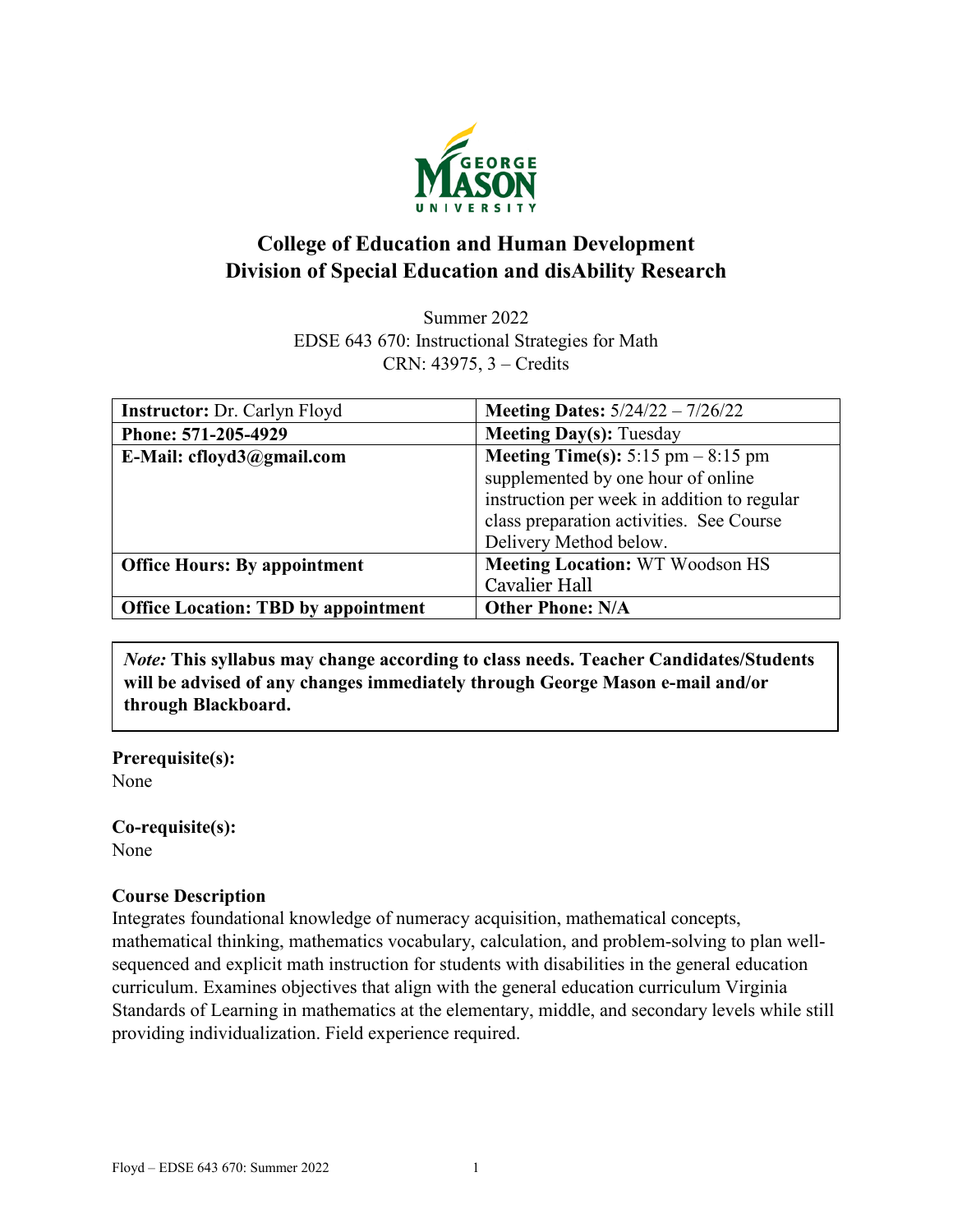#### **Course Overview**

EDSE 643 examines the foundational knowledge of the complex nature of numeracy acquisition and nature of mathematics including mathematical concepts, mathematical thinking, mathematics vocabulary, calculation, and problem-solving, as well as alternative ways to teach content material including curriculum adaptation and curriculum modifications for students with disabilities in the general education curriculum.

#### **Advising Contact Information**

Please make sure that you are being advised on a regular basis as to your status and progress in your program. Students in Special Education and Assistive Technology programs can contact the Special Education Advising Office at 703-993-3670 or [speced@gmu.edu](mailto:speced@gmu.edu) for assistance. All other students should refer to their assigned program advisor or the Mason Care Network (703- 993-2470).

#### **Advising Tip**

Are you familiar with Mason career resources? Email speced $@g$ gmu.edu to be added to the Special Education employment listserv, and check out Career Services: [https://careers.gmu.edu/.](https://careers.gmu.edu/)

#### **Course Delivery Method**

This course will be delivered via a hybrid format. This hybrid format consists of three hours of in person class time each week supplemented by an additional one hour of independent class work in the online environment. In-person class time will be 5:15 pm to 8:15 pm each week and the one hour of online learning is in addition to regular class work and preparation. As you budget your time for the course, keep in mind that you will need to allot more time to independent learning to a course presented in the hybrid format than to a course presented in a regular face-to-face format.

Learning activities include the following:

- 1. Class lecture and discussion
- 2. Application activities
- 3. Small group activities and assignments
- 4. Video and other media supports
- 5. Research and presentation activities
- 6. Electronic supplements and activities via Blackboard

## *Expectations*

• Participation:

Students are expected to actively engage in all course activities throughout the semester, which includes viewing all course materials, completing course activities and assignments, and participating in course discussions and group interactions.

• Technical Competence: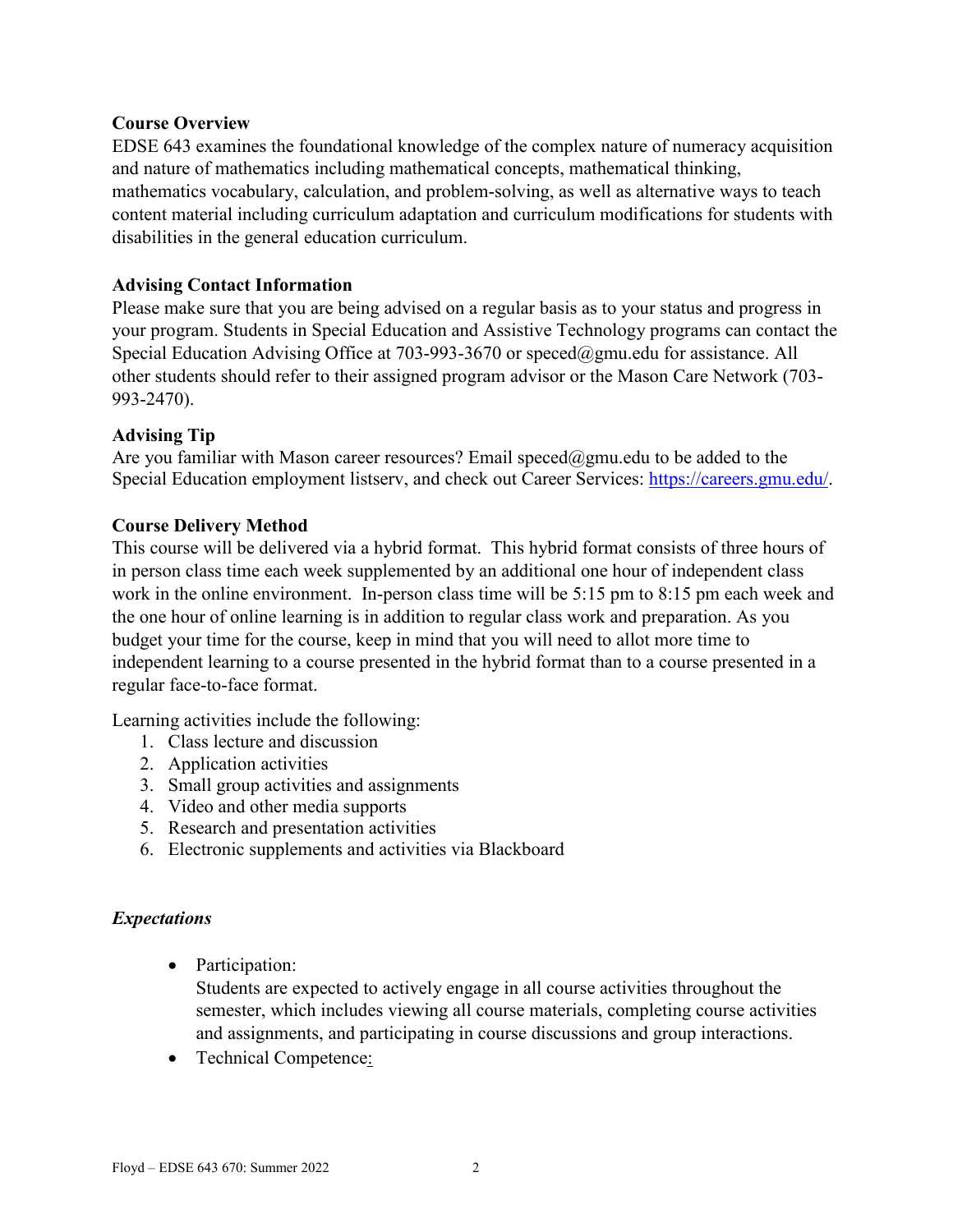Students are expected to demonstrate competence in the use of all course technology. Students who are struggling with technical components of the course are expected to seek assistance from the instructor and/or College or University technical services.

• Technical Issues:

Students should anticipate some technical difficulties during the semester and should, therefore, budget their time accordingly. Late work will not be accepted based on individual technical issues.

• Workload:

Please be aware that this course is not self-paced. Students are expected to meet *specific deadlines* and *due dates* listed in the Class Schedule section of this syllabus. It is the student's responsibility to keep track of the weekly course schedule of topics, readings, activities and assignments due.

• Instructor Support:

Students may schedule a one-on-one meeting to discuss course requirements, content or other course-related issues. Those unable to come to a Mason campus can meet with the instructor via telephone or web conference. Students should email the instructor to schedule a one-on-one session, including their preferred meeting method and suggested dates/times.

• Netiquette:

The course environment is a collaborative space. Experience shows that even an innocent remark typed in the online environment can be misconstrued. Students must always re-read their responses carefully before posting them, so as others do not consider them as personal offenses. *Be positive in your approach with others and diplomatic in selecting your words*. Remember that you are not competing with classmates but sharing information and learning from others. All faculty are similarly expected to be respectful in all communications.

• Accommodations: Online learners who require effective accommodations to ensure accessibility must be registered with George Mason University Disability Service.

# **Learner Outcomes**

Upon completion of this course, students will be able to:

1. Understand curriculum development that includes a scope and sequence, lesson plans, instructional methods, and assessment based on the general education curriculum Virginia Standards of Learning in math at the elementary, middle, and secondary level.

2. Understand, distinguish, and evaluate the differences between procedural, conceptual, and declarative knowledge in order to provide explicit instruction of math to students with disabilities who are accessing the general educational curriculum.

3. Understand foundational knowledge of math including numeracy acquisition, mathematical concepts, mathematical thinking, mathematics vocabulary, calculation, and problem-solving.

4. Demonstrate the ability to identify and distinguish appropriate data-based modifications and accommodations for general or specialized instruction as needed for students with disabilities who access the general education curriculum.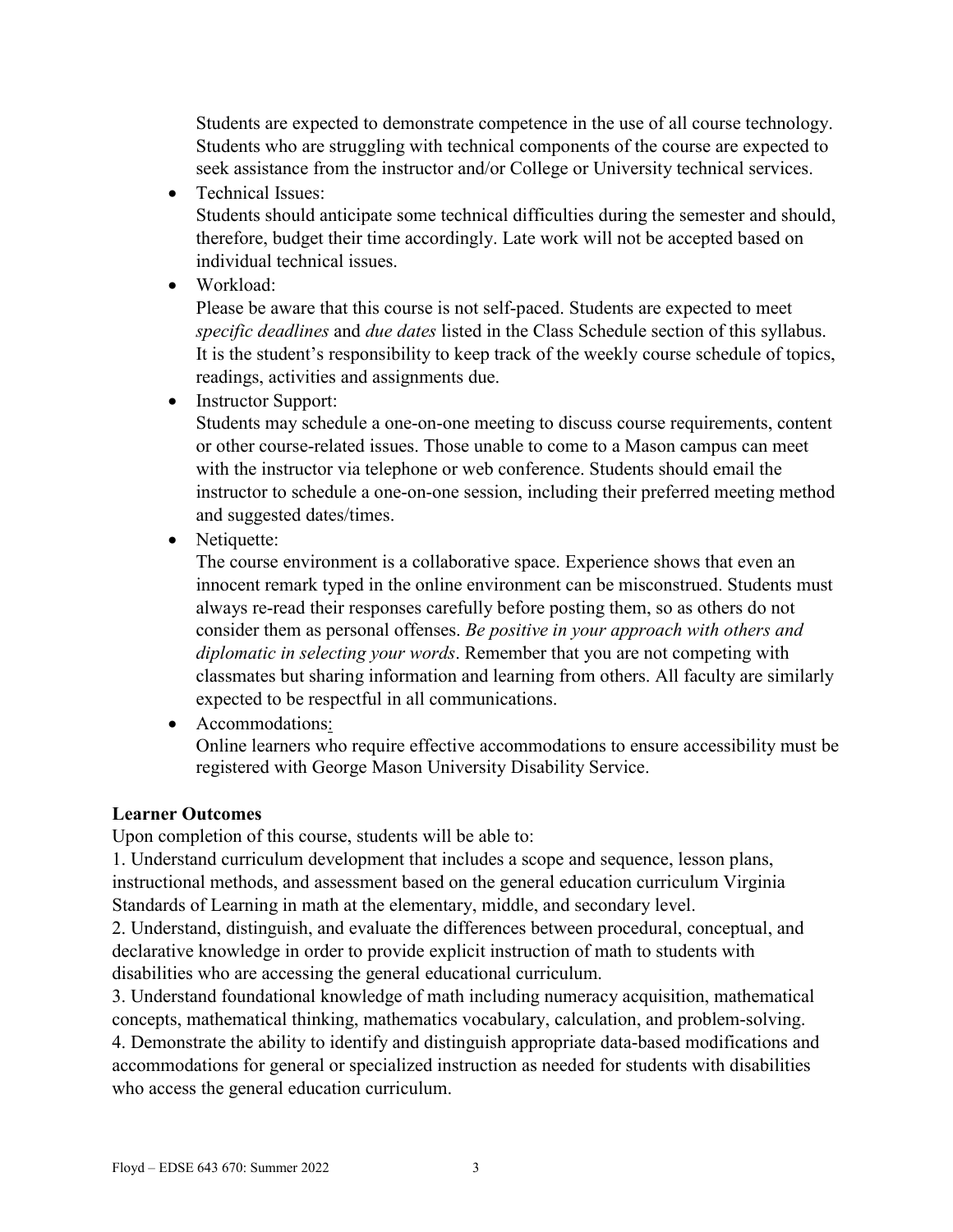5. Design and demonstrate the application of assistive and instructional technologies to support assessment, planning, and delivery of academic content to students with disabilities who access the general education curriculum.

6. Demonstrate the ability to construct and implement individual educational planning and systematic, explicit instruction for students with disabilities who access the general education curriculum including:

a. Essential mathematical concepts, vocabulary, and content across general and specialized curriculum

b. Numeracy acquisition

- c. Problem solving
- d. Calculation

7. Synthesize and then appraise the individual abilities, interests, learning environments, and cultural and linguistic factors in the selection, development, and adaptation of learning experiences for students with disabilities who access the general education curriculum. 8. Apply course concepts to K-12 school settings through field-based learning experiences (e.g., field experiences in K-12 classrooms, field-based case studies, field-based virtual/online learning experiences).

## **Professional Standards**

(Council for Exceptional Children [CEC] and the Interstate Teacher Assessment and Support Consortium [InTASC]). Upon completion of this course, students will have met the following professional standards: CEC Standard 3: Curricular Content Knowledge (InTASC 3, 4); CEC Standard 5: Instructional Planning and Strategies (InTASC 7, 8).

## **Required Texts**

Fennell, F., Kobett, B. M., & Wray, J. A. (2017). *The formative 5: Everyday assessment techniques for every math classroom*. Thousand Oaks, CA: Corwin.

# **Recommended Texts**

American Psychological Association*.* (2020). *Publication manual of the American Psychological Association* (7th ed.). <https://doi.org/10.1037/0000165-000>

# **Course Performance Evaluation**

Students are expected to submit all assignments on time in the manner outlined by the instructor (e.g., Blackboard, VIA, hard copy).

# **VIA Performance-Based Assessment Submission Requirement**

It is critical for the special education program to collect data on how our students are meeting accreditation standards. Every teacher candidate/student registered for an EDSE course with a required Performance-based Assessment (PBA) is required to upload the PBA to VIA (regardless of whether a course is an elective, a one-time course or part of an undergraduate minor). A PBA is a specific assignment, presentation, or project that best demonstrates one or more CEC, InTASC or other standard connected to the course. A PBA is evaluated in two ways. The first is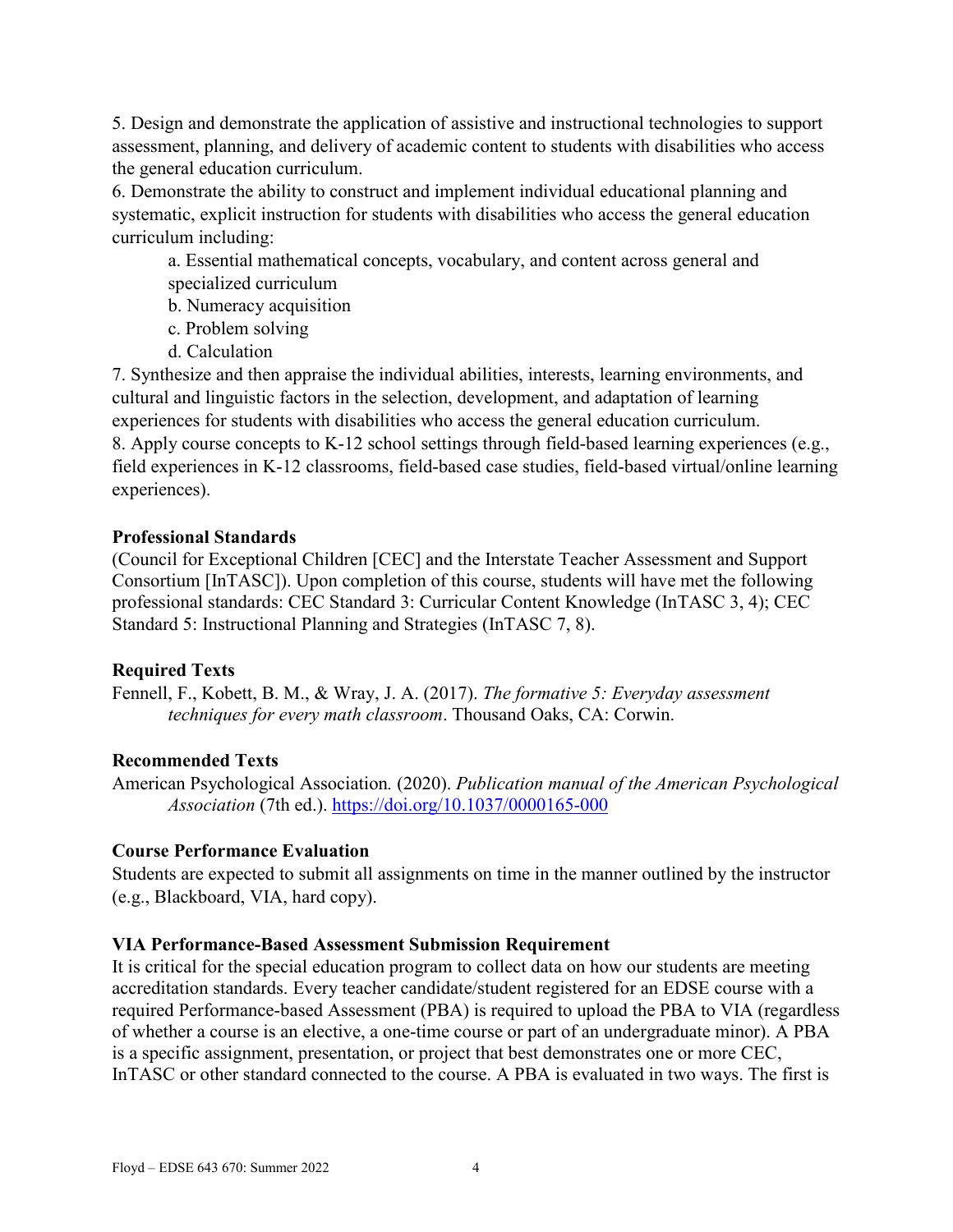for a grade, based on the instructor's grading rubric. The second is for program accreditation purposes. Your instructor will provide directions as to how to upload the PBA to VIA.

For EDSE 643, the required PBA is Math Intervention Project. Please check to verify your ability to upload items to VIA before the PBA due date.

## **Assignments and/or Examinations**

**Performance-based Assessment (VIA submission required)**

## **Math Intervention Project**

You will select one student with a disability who accesses the general education curriculum. Using and applying assessment techniques, you will identify explicit areas of math for which the student requires an evidence-based strategy. Gather work samples that represent these areas of instructional need. Based on data and consultation with the child's teacher and your course instructor, you will select an evidence-based math strategy intervention and develop a plan for teaching. The instructor must approve your plan before you begin instruction. The teaching lesson plans, modified and adapted for your student, will highlight stages of effective strategy instruction. You will implement plans with the selected student. Performance data will be collected throughout your lessons. You are not expected to see significant gains in this short amount of time. At the end of the project, you will craft a reflective summary on how the experience of teaching this student using the selected intervention and teaching plan. Please refer to Blackboard for the rubric and submission folder for this assignment.

**College Wide Common Assessment (VIA submission required) N/A**

## **Field Experience Requirement**

A field experience is a part of this course. A field experience includes a variety of early and ongoing field-based opportunities in which candidates may observe, assist, and/or teach. Field experiences may occur in off-campus settings, such as schools (CAEP, 2016). Below are REQUIRED PROCEDURES FOR ALL STUDENTS ENROLLED IN THS COURSE.

Complete the online EDSE Field Experience form. This online form will be sent to your GMU email from EDSEfld@gmu.edu on the first day of the semester. Click on the link and complete the form as soon as possible. ALL students should complete the required form, as this information is required by the state. Please direct any questions about the form to Dr. Kristen O'Brien at EDSEfld@gmu.edu.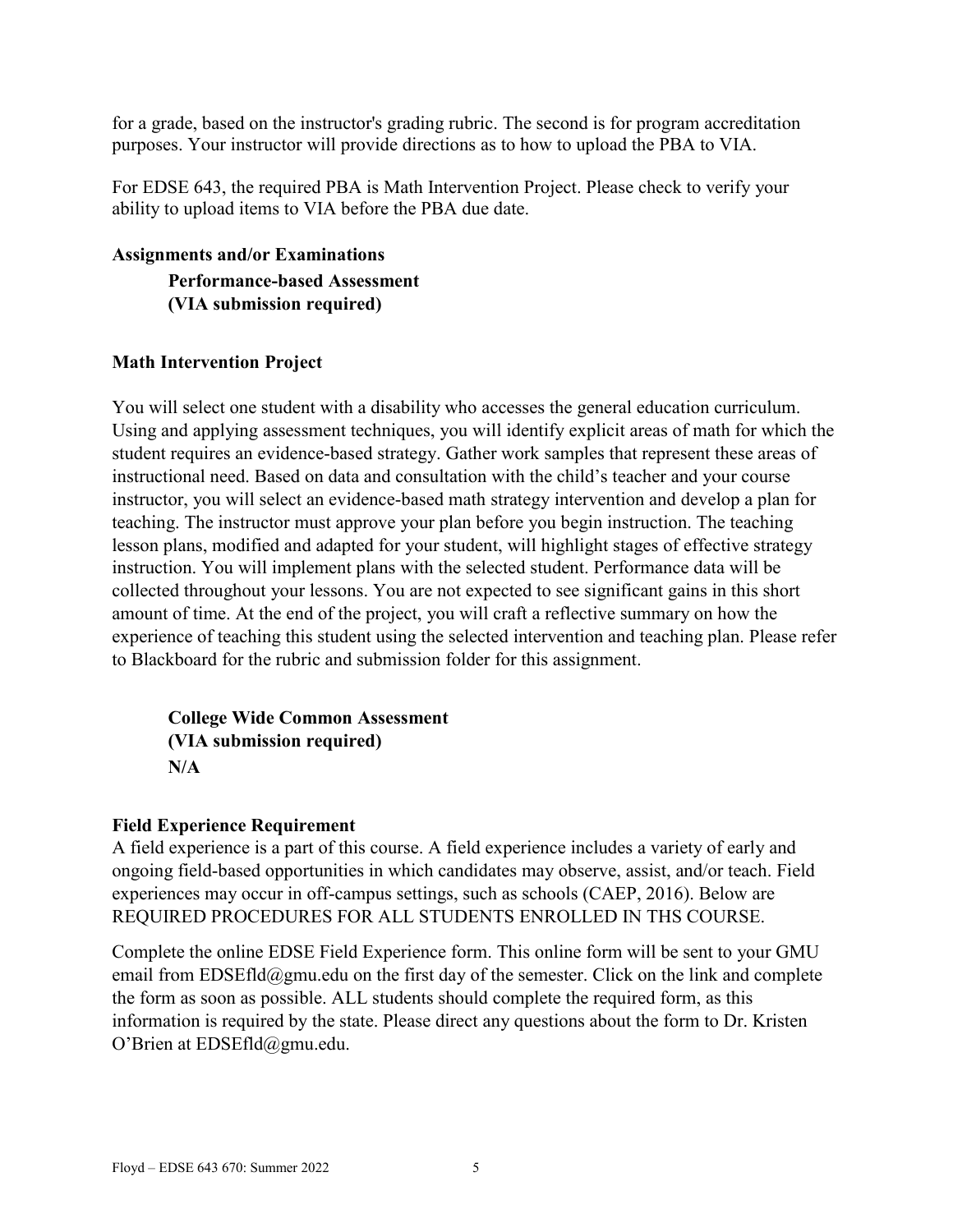If you are a full-time contracted school system employee and will complete the field experience at your worksite with administrator and instructor approval, you will be asked to specify the school at which you will be completing the field experience.

If you request a field experience placement, you will receive information via your GMU email about your assigned internship placement from the Clinical Practice Specialist in the College's TEACHERtrack Office. Check your GMU email regularly for important information regarding your field experience. Follow all instructions for the necessary Human Resource (HR) paperwork required to access the assigned field experience placement. Note that you may NOT arrange your own field experience placement.

2. View the EDSE Field Experience Introduction presentation. On the first week of classes and prior to representing George Mason in off-campus settings, your instructor will show a video presentation or provide a link to the presentation, which includes important information about the registration process for EDSE field experiences and tips for a successful field experience. After the presentation, sign the document provided by your instructor to indicate that you have watched the presentation and are aware of the EDSE field experience professionalism expectations.

3. Document your field experience hours. Your instructor may provide you with access to field experience documentation forms to use in documenting the hours and activities completed in your field experience placement. Your instructor will provide more directions on how to use and submit the documentation form.

4. Complete the field experience end-of-semester survey. Towards the end of the semester, you will receive an email from EDSEfld@gmu.edu with a link to an online survey. This brief survey asks you to report about important features of your field experience placement.

5. Students must be able to perform the essential functions of the practicum site assigned with or with without an accommodation. Contact Disability Services ( $\text{ods}(\partial \text{gmu.edu})$ ) for questions related to accommodations.

## **Assignment Summary**

| Math Intervention Project        |                      | 50 points    |
|----------------------------------|----------------------|--------------|
| <b>Consumer Application Proj</b> |                      | 30 points    |
| Handouts                         |                      | 20 points    |
|                                  | <b>Total Points:</b> | $100$ points |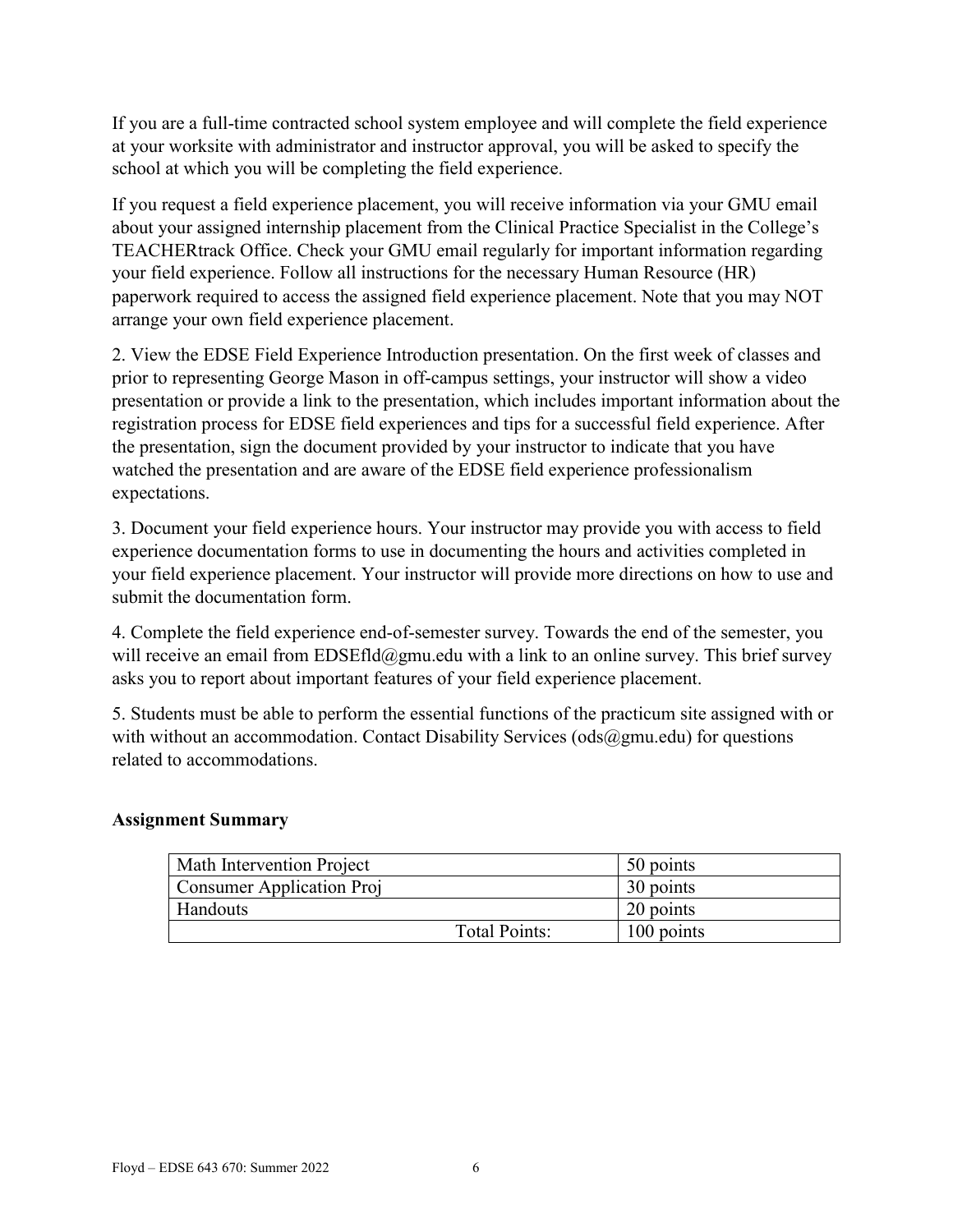# **Course Policies and Expectations Attendance/Participation**

Students are expected to (a) attend all classes during the course, (b) arrive on time, (c) stay for the duration of the class time, and (d) complete all assignments. Attendance, timeliness, and professionally relevant- active participation are expected. Attendance and professional participation at all sessions is very important because many of the activities in class are planned in such a way that they cannot necessarily be recreated outside of the class session. Be aware that any points earned for participation in class activities during a time of absence will not be earned and cannot be made up. **One absence will result in 0 points deducted from your overall grade. Two absences will result in a loss of 11 points. Three or more absences will result in a loss of 21 points. Repeated tardiness and/or leaving early will result in a loss of 3 points per incidence. If you have perfect attendance throughout the semester, you will receive 1 extra credit point.** Please notify me in advance by email if you will not be able to attend class.

NOTE: It is impossible to participate fully in this class while texting, tweeting, working on documents, etc. Please be *fully* present in class.

# **Late Work**

All assignments are due on the dates indicated (at the beginning of class). Consult with me *in advance* if there is a problem. In fairness to students who make the effort to submit papers on time, 5 points per day will be deducted from your assignment grade for late papers unless I have agreed to an extension (may be granted one time only for one assignment only). A maximum extension of 1 calendar week may be granted. Please retain a copy of your assignments in addition to the ones you submit.

## **Other Requirements**

This is a 3-credit graduate level course. Traditionally, 3-credit courses across a 15-week semester require an average of 45 hours of in-class time and approximately 90 hours of independent reading and assignment completion. Be prepared to put in that amount of time into this class and plan your schedule accordingly.

Some assignments require you to synthesize material from the course and outside sources into coherent statements of your ideas. In such cases, your writing should be databased– meaning that you must support statements and ideas with evidence from these sources, giving these sources credit. The standard format for writing in the field of education is outlined in the *Publication Manual of the American Psychological Association, 6th edition* [\(www.apastyle.org\)](http://www.apastyle.org/). Specifically, the final version of your Instructional Program should be written in APA style, including a cover page, running head, pagination, headings (as needed), citations (as needed), and reference pages. The citation for this manual is included in the section entitled "Recommended Texts". For an online resource, see [www.apastyle.org.](http://www.apastyle.org/)

It is expected that you know how to paraphrase and cite information appropriately to meet both APA guidelines and to avoid plagiarism. This website provides some useful information on how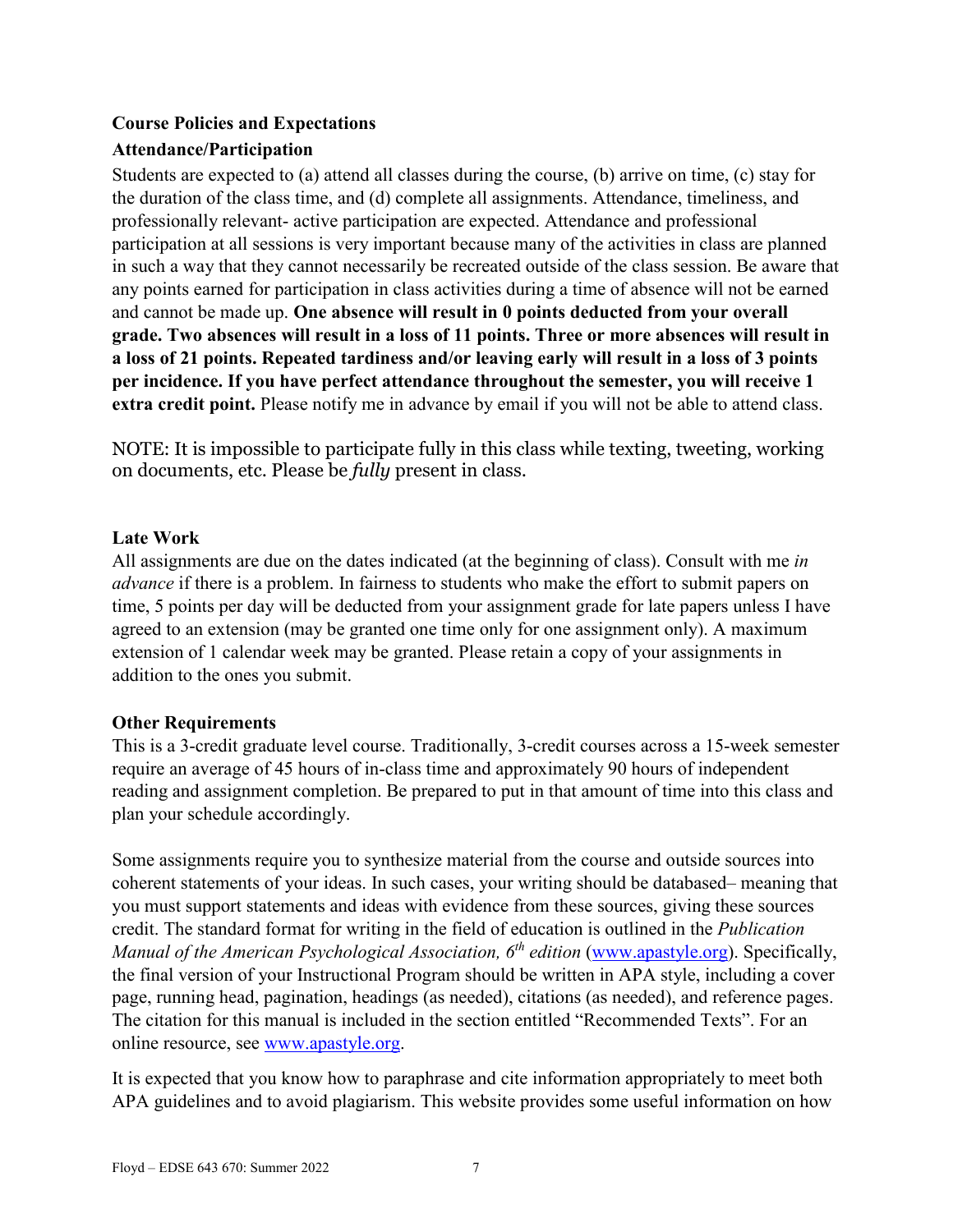to avoid plagiarism in your writing: http://www.plagiarism.org/

#### **Communication**

The most efficient way to contact me is through email. I check email daily Monday-Friday from 9:00am-9:00pm. If your email reaches me during this period of time, I will respond immediately. Otherwise, I will respond within 24 hours during the week. Keep in mind that I teach from 6:00- 10:30pm. On weekends, I check my Mason account on Sunday evenings and will respond to all emails received then. Do not email me an hour before an assignment is due and expect a response. If you would prefer to meet with me either before or after class (or at another time during the day), please do not hesitate to contact me.

*Written Language***:** Students at the graduate level are expected to compose with accuracy (grammar, spelling, other mechanics, form, structure, etc.) and at a conceptual level commensurate with advanced degree study. APA Style is the standard format for any written work in the College of Education and Human Development. If you are unfamiliar with APA format, it would benefit you to purchase the current edition of the Publication Manual of the American Psychological Association. You are required to use APA guidelines for all course assignments as noted in the assignment descriptions. This website links to APA format guidelines: http://apastyle.apa.org .

*Oral Language*: Use "person-first language" in class discussions and written assignments (and, ideally, in professional practice). In accordance with terminology choices in the disability community, strive to replace the term "Mental Retardation" with "Intellectual Disabilities" in oral and written communication and to avoid language labels by stating, for example, a "student with disabilities" (SWD) rather than a "disabled student". Please refer to guidelines for non handicapping language in APA Journals, including information available at: http://www.apa.org/pi/disability/resources/policy/resolution-ada.pdf and http://supp.apa.org/style/pubman-ch03.15.pdf .

#### **Inclement Weather**

If classes are cancelled at George Mason University, a message will be posted on the class Blackboard site and all class members will receive an email. Because such cancellations are often at the last minute, it may be difficult to get this message prior to leaving for class. If in doubt, dial the University phone number (703-993-1000) or visit the university website (www.gmu.edu). I will email you regarding weather as soon as it is announced. *Please note, the cancellation of classes due to inclement weather is determined by the decision of the instructing university only. If the instructing university is open and operational, then you are expected to attend class.*

## **Participation**

You are expected to be present, prepared, and exhibit professional dispositions for each class session. Activities resulting in points toward your final grade will be completed during class sessions. Quality of product and completion of the activity within class will impact points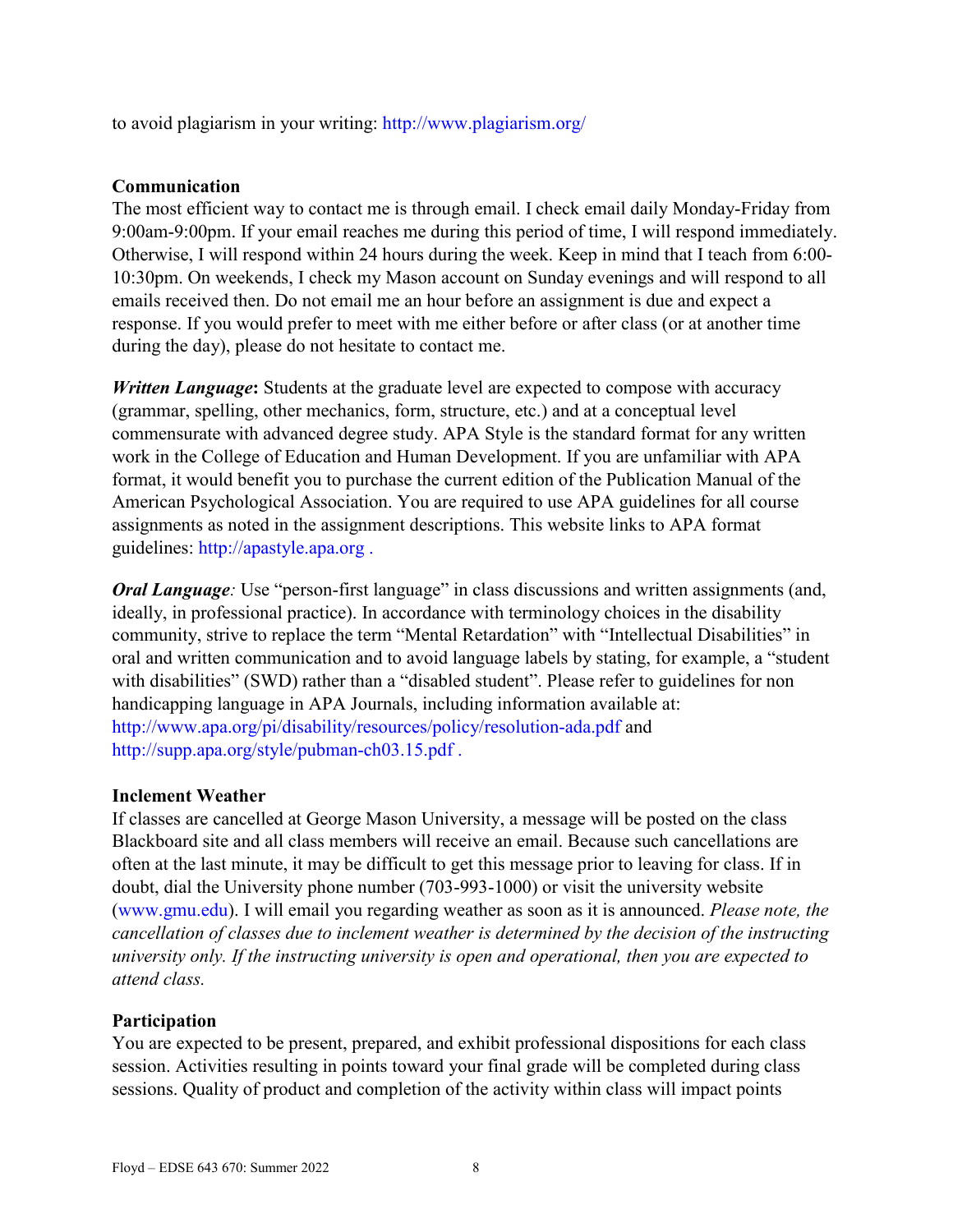earned. Points missed due to absences during class activities cannot be made up.

Quality participation includes:

(a) Arriving on time, including back from break(s),

(b) Staying in the classroom/activity area for the duration of the class time,

(c) Participating in all class activities (face-to-face and outside of class, including by electronic means)

(d) Having on hand all materials required for the class session as per course assignments and the syllabus

Given the length of this course, there is an expectation of at least one additional hour of individual work each week outside of class. Readings and assignments will be posted weekly on Blackboard.

## **Grading**

 $95-100% = A$  $90-94\% = A$  $80 - 89\% = B$  $70-79\% = C$  $< 70\% = F$ 

**\*Note:** The George Mason University Honor Code will be strictly enforced. See [Academic](https://oai.gmu.edu/)  [Integrity Site \(https://oai.gmu.edu/\)](https://oai.gmu.edu/) and [Honor Code and System](https://catalog.gmu.edu/policies/honor-code-system/)

[\(https://catalog.gmu.edu/policies/honor-code-system/\)](https://catalog.gmu.edu/policies/honor-code-system/). Students are responsible for reading and understanding the Code. "To promote a stronger sense of mutual responsibility, respect, trust, and fairness among all members of the George Mason University community and with the desire for greater academic and personal achievement, we, the student members of the university community, have set forth this honor code: Student members of the George Mason University community pledge not to cheat, plagiarize, steal, or lie in matters related to academic work." Work submitted must be your own new, original work for this course or with proper citations.

## **Professional Dispositions**

Students are expected to exhibit professional behaviors and dispositions at all times. See [Policies](https://cehd.gmu.edu/students/polices-procedures/)  [and Procedures \(https://cehd.gmu.edu/students/polices-procedures/\)](https://cehd.gmu.edu/students/polices-procedures/).

#### **Class Schedule**

\*Note: Faculty reserves the right to alter the schedule as necessary, with notification to students.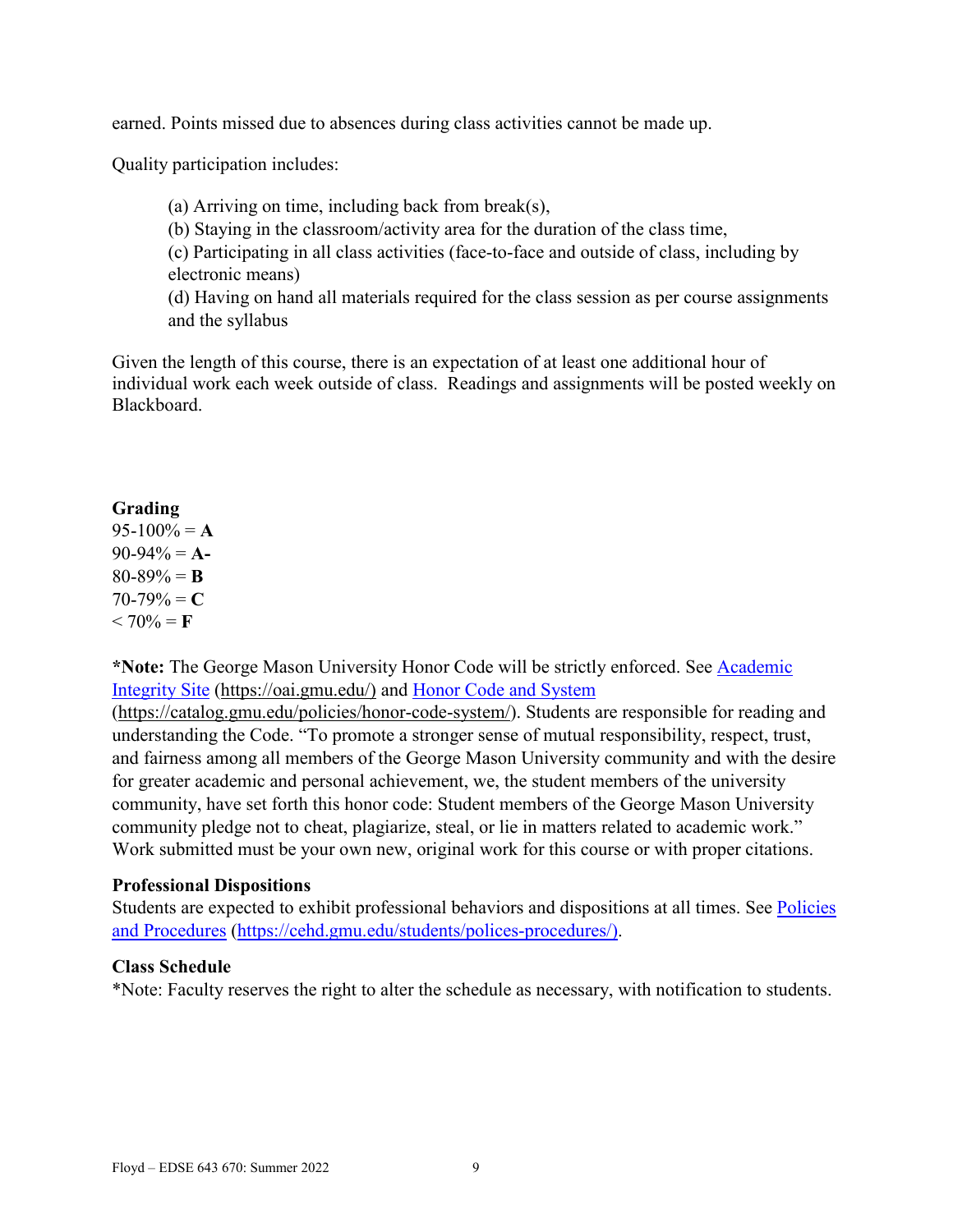| Week | <b>Topics</b>                                                                                                                                                                                                                                                                                              | <b>Readings Due</b>                                                                                                | <b>Assignments Due</b>                                                                                               |
|------|------------------------------------------------------------------------------------------------------------------------------------------------------------------------------------------------------------------------------------------------------------------------------------------------------------|--------------------------------------------------------------------------------------------------------------------|----------------------------------------------------------------------------------------------------------------------|
| 5/24 | Course Overview<br>$\bullet$<br><b>Syllabus Review</b><br>$\bullet$<br><b>Historical Perspective</b><br>$\bullet$<br>Constructs & Definitions<br>$\bullet$<br><b>EDSE Field Experience</b><br>$\bullet$<br>Introduction video                                                                              | Course Syllabus                                                                                                    |                                                                                                                      |
| 5/31 | <b>Explicit instruction</b><br>$\bullet$<br>Specific Planning methods<br>$\bullet$<br>Universal Design of Learning<br>$\bullet$<br>Scaffolding and Tiering<br>$\bullet$<br>Instruction<br>Developing whole number<br>$\bullet$<br>sense: mathematics in primary<br>grades<br><b>Assessment Observation</b> | Hott et al. (2014)<br>$\bullet$<br>Fennell et al.<br>$(2017)$ : Chapter 1                                          | <b>SUBMITTING:</b><br>$\bullet$<br>Complete the Student<br>Info Assignment<br>under assignments on<br>BB by 5/31 5PM |
| 6/7  | Teaching the rational number<br>$\bullet$<br>system<br>Evidence based practices for<br>$\bullet$<br>procedural skills<br>Evidenced based practices to<br>$\bullet$<br>teach conceptual skills<br>Assessment Interviews<br>$\bullet$                                                                        | Gonsalves &<br>$\bullet$<br>Krawec $(2014)$<br>Fennell et al.<br>(2017): Chapter2 - 3<br>Agrawal & Morin<br>(2016) |                                                                                                                      |
| 6/14 | • Problem representation<br>• Evidence-based practices to<br>teach declarative knowledge                                                                                                                                                                                                                   | Krawec $(2014)$                                                                                                    |                                                                                                                      |
| 6/21 | • Asynchronous Session:<br>Complete Unit 1, 2, 3 Handouts                                                                                                                                                                                                                                                  | See BB - course<br>$\bullet$<br>content for<br>Handouts                                                            |                                                                                                                      |
| 6/28 | Low-and high-tech assistive<br>technology & UDL<br>Teaching functional<br>mathematics skills to students<br>with moderate-severe<br>disabilities                                                                                                                                                           | Fennell et al.<br>$\bullet$<br>(2017): Chapter 4, 5<br>Acar & Diken<br>(2012)<br>Satsangi, et al.<br>(2017)        | Deadline for VIA<br>lesson plan approval                                                                             |
| 7/5  | Teaching mathematics in<br>$\bullet$<br>secondary grades<br>Formative 5                                                                                                                                                                                                                                    | Satsangi, et al.<br>$\bullet$<br>(2017)<br>Ives $(2007)$<br>٠<br>Zabala, Bowser, &<br>Korsten (2004)               |                                                                                                                      |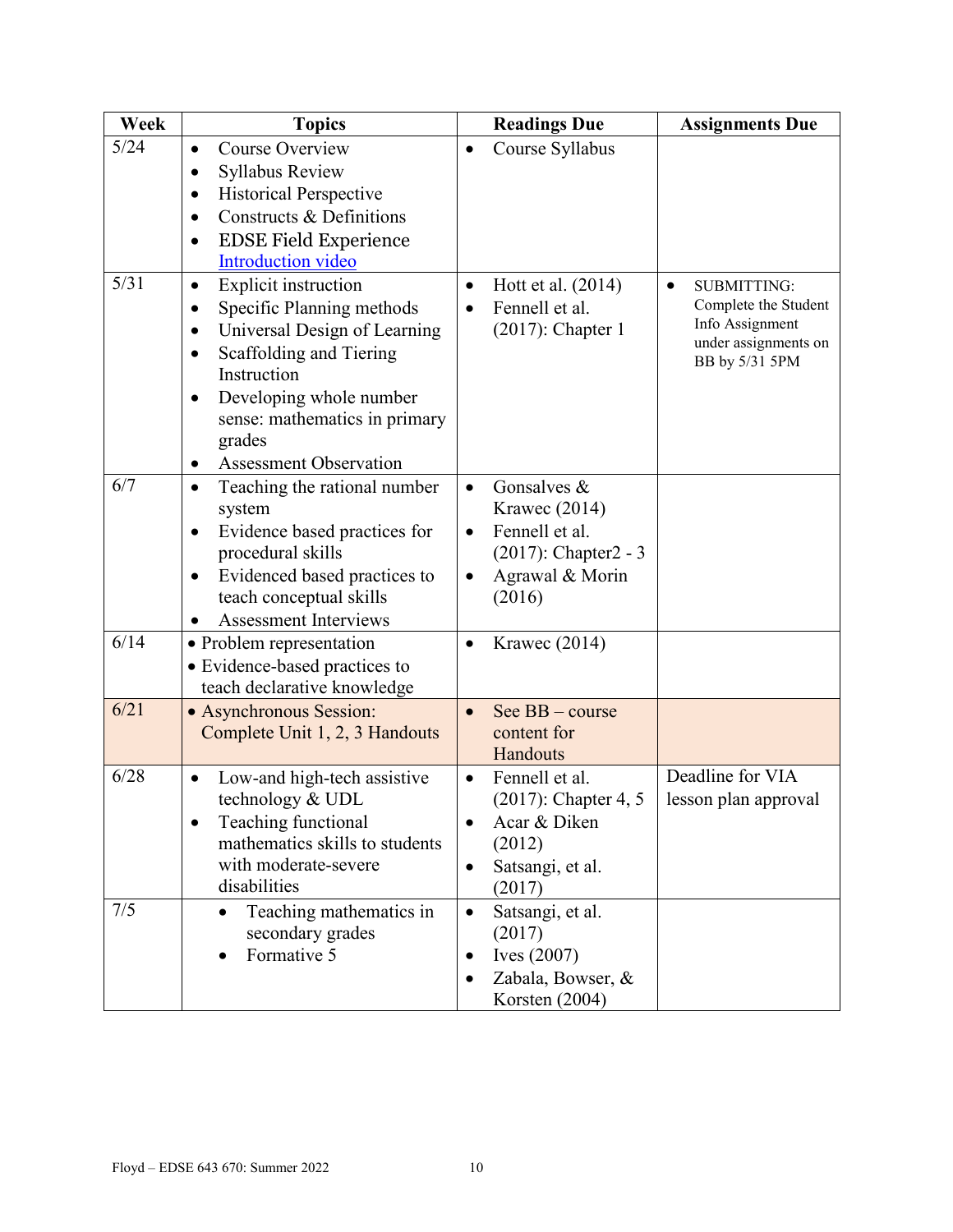| Week | <b>Topics</b>                                                                                                                                                                   |           | <b>Readings Due</b>                                              | <b>Assignments Due</b>                                                                                                                            |
|------|---------------------------------------------------------------------------------------------------------------------------------------------------------------------------------|-----------|------------------------------------------------------------------|---------------------------------------------------------------------------------------------------------------------------------------------------|
| 7/12 | • Asynchronous Session: see<br>Assignments Due column                                                                                                                           | $\bullet$ | See $BB - course$<br>content for<br>Handouts                     | Unit 4, 5, 6, 7<br>Due by $9PM$ on $7/12$<br><b>Consumer Apps</b><br><b>Evaluation Paper Due</b><br>by $9AM$ on $7/15$                            |
| 7/19 | Teaching functional<br>$\bullet$<br>mathematics skills to students<br>with moderate-severe<br>disabilities<br><b>Assessment Hinge Questions</b><br><b>Assessment Exit Tasks</b> |           | Acar & Diken<br>(2012)<br>Fennell et al.<br>$(2017)$ : Chapter 5 | Math Intervention<br>Project Due 7/21 at<br>noon to Dr. Floyd via<br>email<br>$cfloyd3@gmu.edu$ to<br>gain feedback prior to<br>submitting to VIA |
| 7/26 | • Mathematics Intervention<br>Project Group Analysis<br>• Course reflections & wrap-up<br>• Course evaluations<br>• Completion of MIP-VIA<br>assignment based on feedback       |           |                                                                  | Due to VIA by<br>$7/26$ at $5PM$                                                                                                                  |

## **Core Values Commitment**

The College of Education and Human Development is committed to collaboration, ethical leadership, innovation, research-based practice, and social justice. Students are expected to adhere to these principles: See [Core Values \(http://cehd.gmu.edu/values/\)](http://cehd.gmu.edu/values/).

## **GMU Policies and Resources for Students**

## **Policies**

- Students must adhere to the guidelines of the Mason Honor Code. See Honor Code and [System \(https://catalog.gmu.edu/policies/honor-code-system/\)](https://catalog.gmu.edu/policies/honor-code-system/).
- Students must follow the university policy for Responsible Use of Computing. See [Responsible Use of Computing \(http://universitypolicy.gmu.edu/policies/responsible-use](http://universitypolicy.gmu.edu/policies/responsible-use-of-computing/)[of-computing/\)](http://universitypolicy.gmu.edu/policies/responsible-use-of-computing/).
- Students are responsible for the content of university communications sent to their Mason email account and are required to activate their account and check it regularly. All communication from the university, college, school, and program will be sent to students solely through their Mason email account.
- Students with disabilities who seek accommodations in a course must be registered with George Mason University Disability Services. Approved accommodations will begin at the time the written letter from Disability Services is received by the instructor. See [Disability Services \(https://ds.gmu.edu/\)](https://ds.gmu.edu/).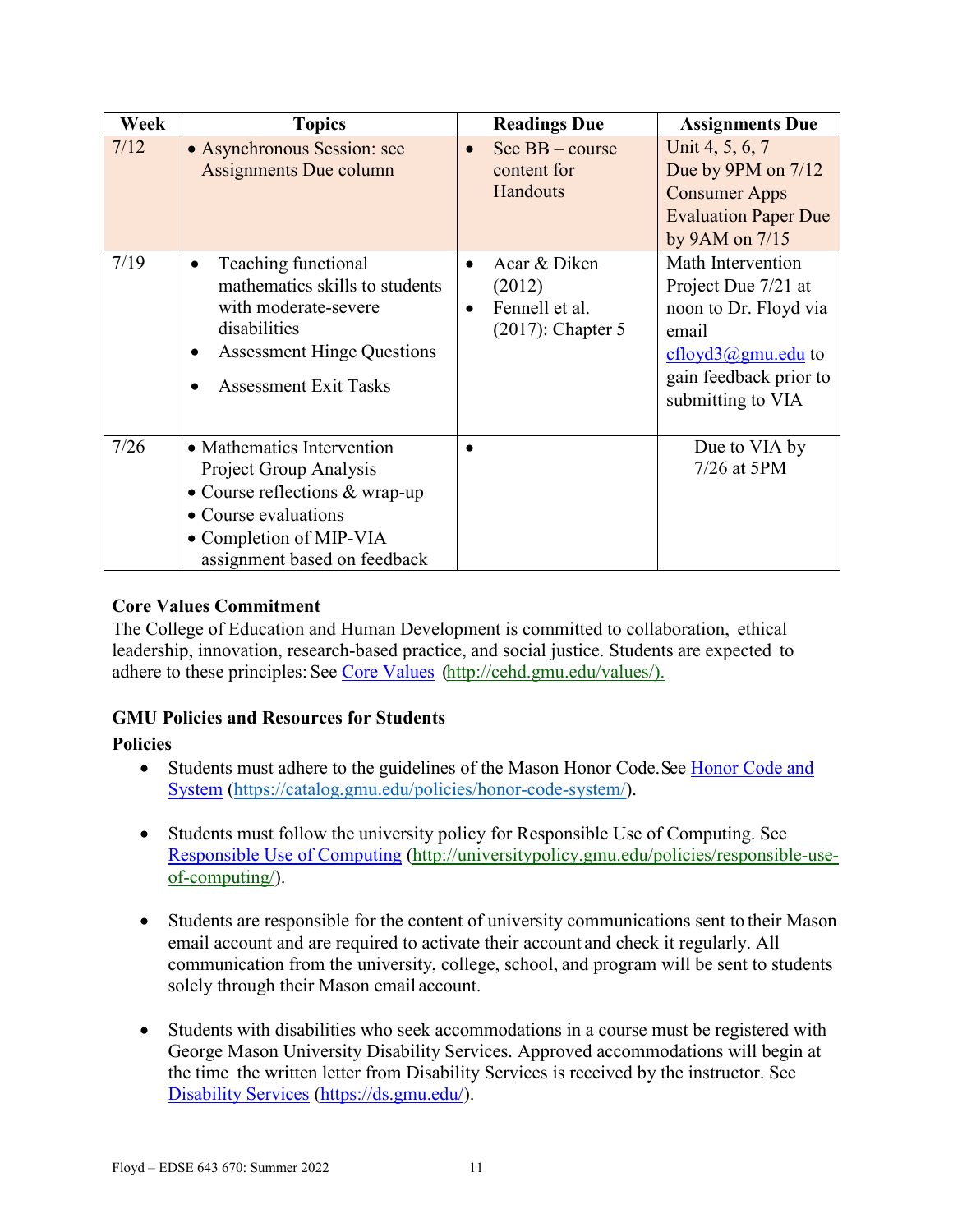• Students must silence all sound emitting devices during class unless otherwise authorized by the instructor.

#### **Campus Resources**

- Support for submission of assignments to VIA should be directed to [viahelp@gmu.edu](mailto:viahelp@gmu.edu) or [https://cehd.gmu.edu/aero/assessments.](https://cehd.gmu.edu/aero/assessments)
- Questions or concerns regarding use of [Blackboard](https://its.gmu.edu/knowledge-base/blackboard-instructional-technology-support-for-students/) should be directed to Blackboard [Instructional Technology Support for Students \(https://its.gmu.edu/knowledge](https://its.gmu.edu/knowledge-base/blackboard-instructional-technology-support-for-students/)[base/blackboard-instructional-technology-support-for-students/\)](https://its.gmu.edu/knowledge-base/blackboard-instructional-technology-support-for-students/).

#### **Notice of mandatory reporting of sexual assault, sexual harassment, interpersonal violence, and stalking:**

As a faculty member, I am designated as a "Non-Confidential Employee," and must report all disclosures of sexual assault, sexual harassment, interpersonal violence, and stalking to Mason's Title IX Coordinator per [University Policy 1202.](https://universitypolicy.gmu.edu/policies/sexual-harassment-policy/) If you wish to speak with someone confidentially, please contact one of Mason's confidential resources, such as the [Student](https://ssac.gmu.edu/) [Support and Advocacy Center \(SSAC\)](https://ssac.gmu.edu/) at 703-380-1434 or [Counseling and Psychological](https://caps.gmu.edu/)  [Services \(CAPS\)](https://caps.gmu.edu/) at 703-993-2380. You may also seek assistance or support measures from Mason's Title IX Coordinator by calling 703-993-8730, or emailing titleix $\omega$ gmu.edu.

**For additional information on the College of Education and Human Development, please visit our website [College of Education and Human Development](http://cehd.gmu.edu/) [\(http://cehd.gmu.edu/\)](https://cehd.gmu.edu/).** 

**Appendix Assessment Rubric(s)** See next page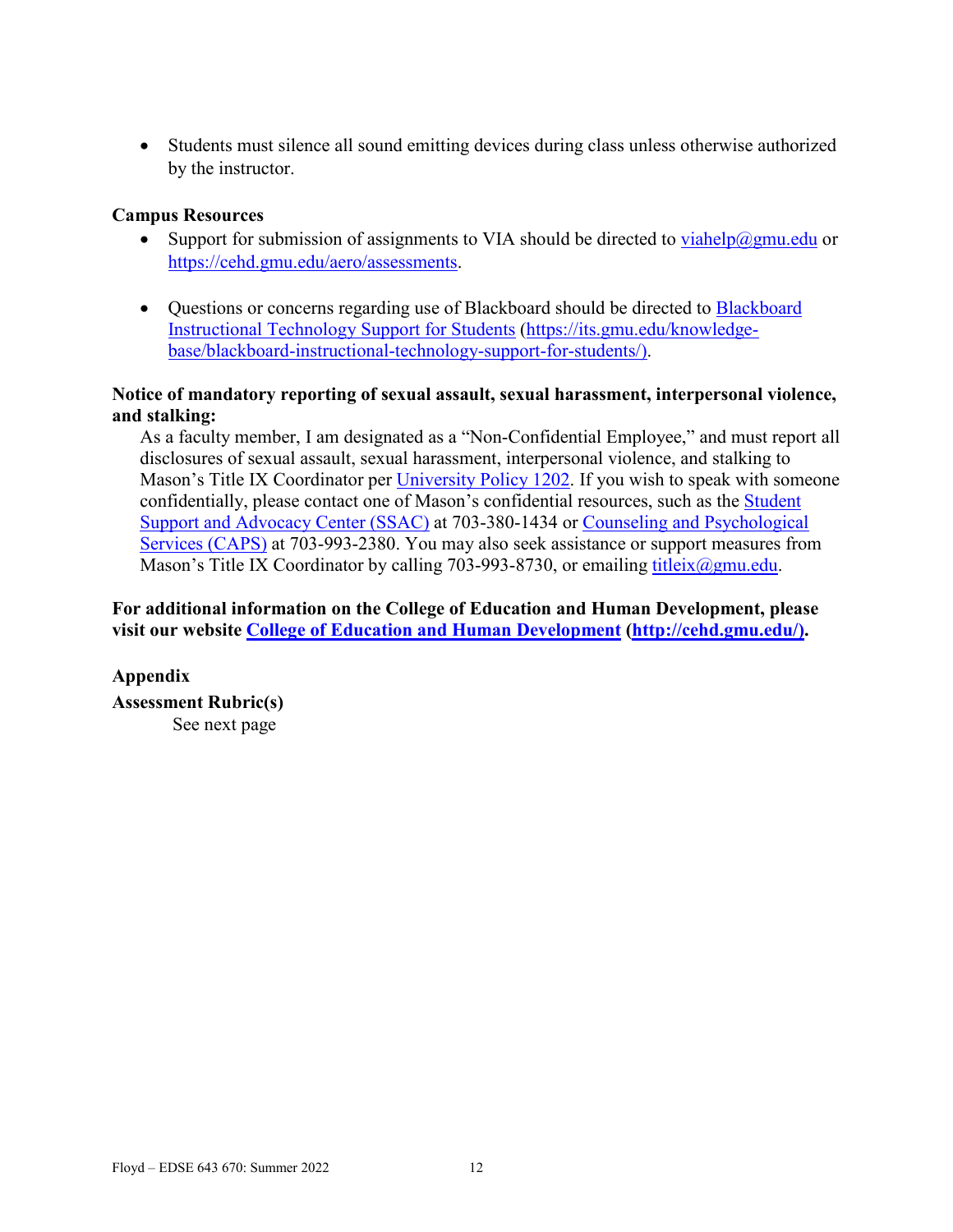| Criteria                                                                                                                                                | Meets Req.                                                                                                                                                                                                                                                  | <b>Approaches Req.</b>                                                                                                                                                                                                                                                                 | <b>Needs Improvement</b>                                                                                                                                   | Incomplete                                    | Weight |
|---------------------------------------------------------------------------------------------------------------------------------------------------------|-------------------------------------------------------------------------------------------------------------------------------------------------------------------------------------------------------------------------------------------------------------|----------------------------------------------------------------------------------------------------------------------------------------------------------------------------------------------------------------------------------------------------------------------------------------|------------------------------------------------------------------------------------------------------------------------------------------------------------|-----------------------------------------------|--------|
|                                                                                                                                                         | (5)                                                                                                                                                                                                                                                         | (4/3/2)                                                                                                                                                                                                                                                                                | (1)                                                                                                                                                        | (0)                                           |        |
| Has the student<br>provided information<br>about the child being<br>taught and baseline<br>work samples<br>representing areas of<br>instructional need? | Includes the child's<br>grade level, age, gender,<br>race, academic ability<br>level; and data on the<br>child's level of<br>understanding about the<br>mathematics concept as<br>well as performance in<br>other academic, social,<br>or behavioral areas. | Includes partial information<br>regarding the child's grade level,<br>age, gender, race, academic<br>ability level; and data on the<br>child's level of understanding<br>about the mathematics concept<br>as well as performance in other<br>academic, social, or behavioral<br>areas. | More than two of the<br>required descriptive<br>items about the child<br>are missing.                                                                      | $\overline{\text{C}}$ riteria not<br>present. |        |
| Has the student<br>selected one age-<br>appropriate K-12<br>mathematics standard<br>to teach?                                                           | One age-appropriate<br>mathematical concept is<br>selected and aligned to a<br>CCSS and/or Virginia<br>SOL for grades K-12.<br>The standard is clearly<br>described in terms of the<br>concepts that will be<br>taught.                                     | One age-appropriate<br>mathematical concept is selected<br>and aligned to a CCSS and/or<br>Virginia SOL for grades K-12.<br>The standard is not fully<br>described in terms of the<br>concepts that will be taught.                                                                    | One or more<br>mathematics concepts<br>are selected. They may<br>not be age-appropriate<br>or aligned to a CCSS<br>and/or Virginia SOL<br>for grades K-12. | Criteria not<br>present.                      |        |
| Has the student<br>selected one specific<br>mathematics evidence-<br>based practice?                                                                    | One evidence-based<br>practice is selected and<br>clearly described in<br>terms of how it will be<br>used to teach the chosen<br>standard/concept.                                                                                                          | One evidence-based practice is<br>selected. A thorough explanation<br>of how it will be used to teach<br>the chosen standard/concept is<br>not fully provided.                                                                                                                         | One strategy is<br>selected. It may not be<br>an evidence-based<br>practice or may be<br>inappropriate for<br>teaching the chosen<br>standard/concept.     | Criteria not<br>present.                      |        |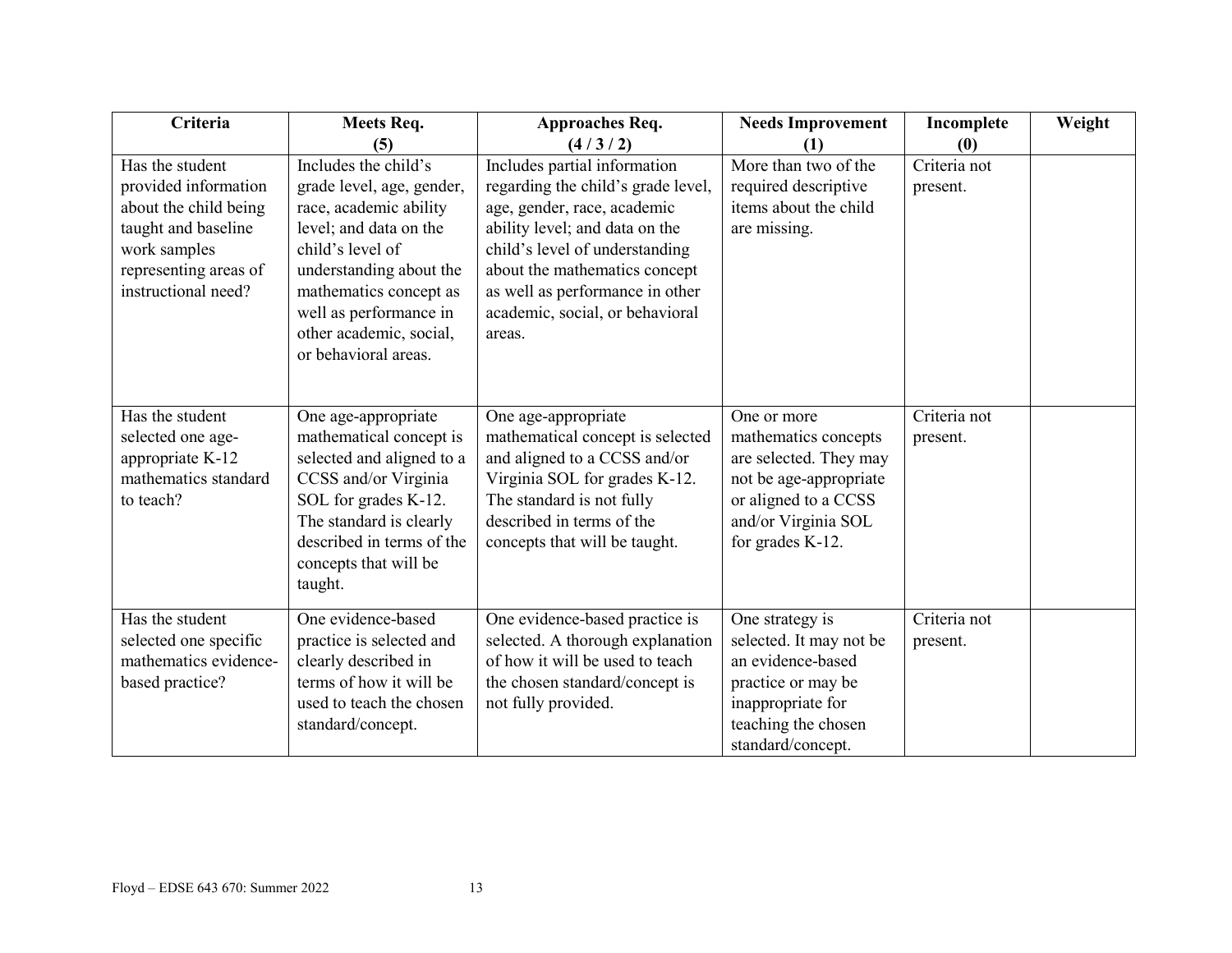| Criteria                                                                                                            | Meets Req.                                                                                                                                                                                                                             | <b>Approaches Req.</b>                                                                                                                                                                                      | <b>Needs Improvement</b>                                                                                                                               | Incomplete               | Weight |
|---------------------------------------------------------------------------------------------------------------------|----------------------------------------------------------------------------------------------------------------------------------------------------------------------------------------------------------------------------------------|-------------------------------------------------------------------------------------------------------------------------------------------------------------------------------------------------------------|--------------------------------------------------------------------------------------------------------------------------------------------------------|--------------------------|--------|
|                                                                                                                     | (5)                                                                                                                                                                                                                                    | (4/3/2)                                                                                                                                                                                                     | (1)                                                                                                                                                    | (0)                      |        |
| Has the student<br>selected one form of<br>assistive technology?                                                    | One form of assistive<br>technology is selected<br>and clearly described in<br>terms of how it will be<br>used to teach the chosen<br>standard/concept.                                                                                | One form of assistive technology<br>is selected. A thorough<br>explanation of how it will be<br>used to teach the chosen<br>standard/concept is not fully<br>provided.                                      | One form of assistive<br>technology is selected.<br>It may be inappropriate<br>for teaching the chosen<br>standard/concept.                            | Criteria not<br>present. |        |
| Has the student created<br>two distinct lessons<br>that demonstrate all of<br>the stages of the<br>strategy in use? | The student<br>demonstrates all of the<br>stages of the strategy<br>during instruction. The<br>child is progressed<br>through each stage only<br>after they have<br>demonstrated mastery or<br>understanding of the<br>previous stage. | The teacher demonstrates all of<br>the stages of the strategy during<br>instruction. It is unclear whether<br>the child demonstrated mastery<br>or understanding of each stage.                             | The teacher does not<br>demonstrate all of the<br>stages of the strategy<br>during instruction or<br>does so incorrectly.                              | Criteria not<br>present. |        |
| Do the lessons<br>incorporate tiered<br>informal and formal<br>assessments?                                         | The student used a<br>variety of informal and<br>formal assessments<br>throughout the lesson.<br>Higher-level questions<br>were used to encourage<br>deeper thinking and<br>responses from the child<br>to probe for<br>understanding. | The student used a variety of<br>informal and formal assessments<br>throughout the lesson. Questions<br>were used to encourage some<br>analysis and responses from the<br>child to probe for understanding. | The lesson used only<br>informal or only formal<br>assessments. No<br>questions were used to<br>encourage analysis and<br>responses from the<br>child. | Criteria not<br>present. |        |
| Is there an appropriate<br>reflection and                                                                           | A detailed analysis/<br>reflection from the                                                                                                                                                                                            | An analysis/reflection from the<br>student is provided after the                                                                                                                                            | Limited analysis/<br>reflection from the                                                                                                               | Criteria not<br>present. |        |